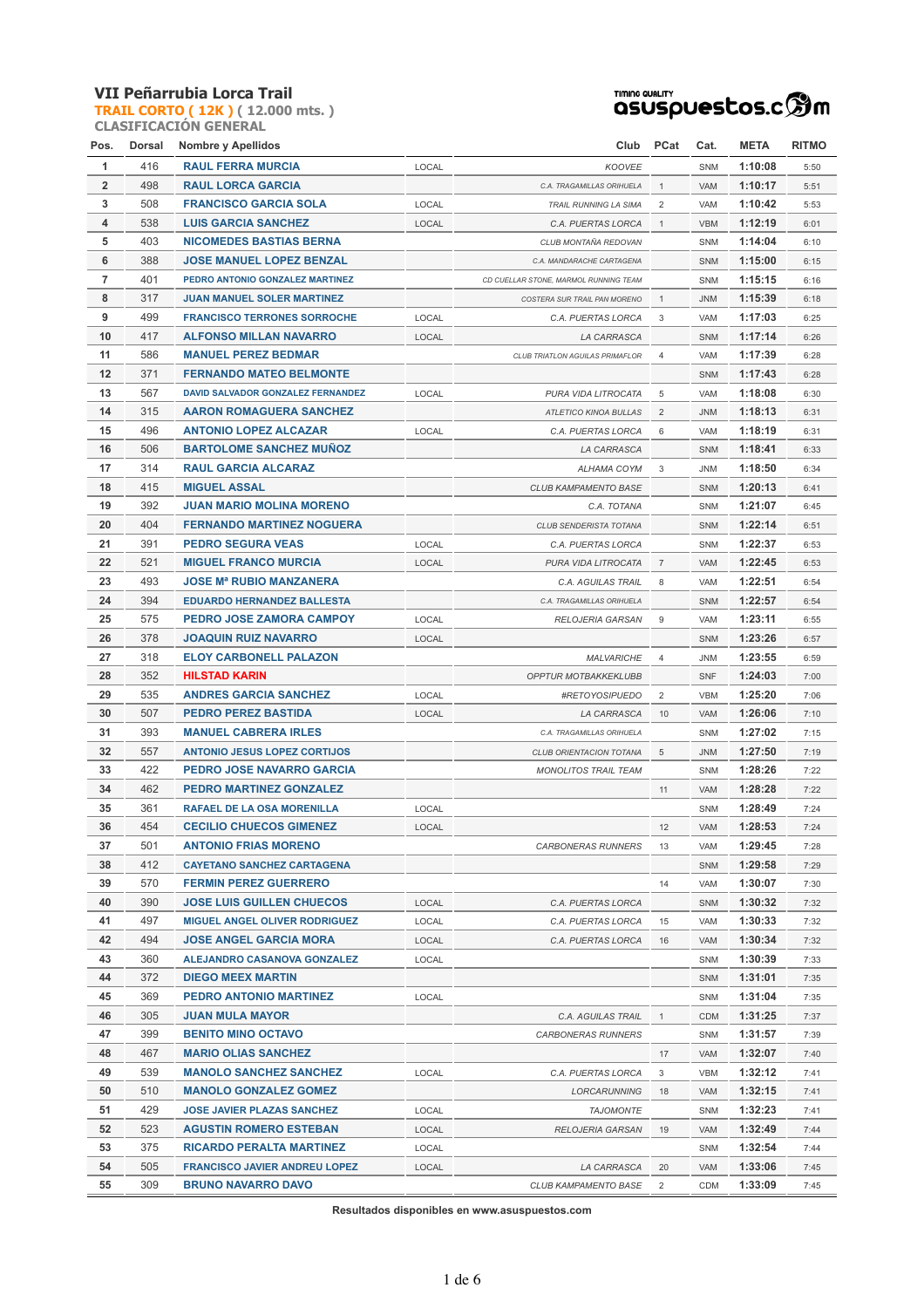**TRAIL CORTO ( 12K ) ( 12.000 mts. ) CLASIFICACIÓN GENERAL**

# TIMING QUALITY<br>QSUSPUESCOS.C **SOM**

| Pos. | Dorsal | <b>Nombre y Apellidos</b>             |       | Club                                   | PCat           | Cat.       | <b>META</b> | <b>RITMO</b> |
|------|--------|---------------------------------------|-------|----------------------------------------|----------------|------------|-------------|--------------|
| 56   | 400    | <b>JUANJE GOMEZ FERNANDEZ</b>         |       | CD ALMANZORA                           |                | SNM        | 1:33:28     | 7:47         |
| 57   | 316    | PEDRO MORENO MOLINA                   |       | C.D. RUNTRITON CARTAGENA               | 6              | <b>JNM</b> | 1:33:39     | 7:48         |
| 58   | 424    | <b>ANTONIO EXPOSITO</b>               |       | <b>MURSAH SHISHA TRAIL</b>             |                | SNM        | 1:33:45     | 7:48         |
| 59   | 420    | <b>ANTONIO JOSE HERNANDEZ LOPEZ</b>   | LOCAL | <b>MONOLITOS TRAIL TEAM</b>            |                | SNM        | 1:33:49     | 7:49         |
| 60   | 443    | <b>ANGELA MOLINA PARDO</b>            | LOCAL | C.A. PUERTAS LORCA                     | $\mathbf{1}$   | VAF        | 1:33:53     | 7:49         |
| 61   | 587    | <b>SERGIO PARIS</b>                   |       | C.A. SUR ESTE                          |                | <b>SNM</b> | 1:33:59     | 7:49         |
| 62   | 312    | <b>ALBA MARTINEZ IBANEZ</b>           |       | G.S. VENTA LA RATA                     | $\mathbf{1}$   | <b>JNF</b> | 1:34:01     | 7:50         |
| 63   | 464    | <b>MARIANO MILLAN NAVARRO</b>         | LOCAL |                                        | 21             | VAM        | 1:34:04     | 7:50         |
| 64   | 322    | <b>ANGEL VALERO TOMAS</b>             |       |                                        | $\mathbf{1}$   | <b>PRM</b> | 1:34:07     | 7:50         |
| 65   | 418    | <b>DIEGO RE MARTINEZ</b>              | LOCAL | LA CARRASCA                            |                | SNM        | 1:34:22     | 7:51         |
| 66   | 578    | <b>JUAN ANTONIO PAREDES MANCHON</b>   | LOCAL |                                        |                | SNM        | 1:34:24     | 7:52         |
| 67   | 325    | <b>BORJA MARTINEZ SANCHEZ</b>         |       | <b>MONOLITOS TRAIL TEAM</b>            | 2              | <b>PRM</b> | 1:34:35     |              |
|      |        |                                       |       | C.D. LA MOUSTACHE                      |                |            |             | 7:52         |
| 68   | 364    | PEDRO MANUEL GIMENEZ NAVARRO          | LOCAL |                                        |                | SNM        | 1:34:37     | 7:53         |
| 69   | 564    | <b>JOSE MIGUEL MARTINEZ GARCIA</b>    |       |                                        | 22             | VAM        | 1:35:25     | 7:57         |
| 70   | 395    | PEDRO MARIANO ROS SANCHEZ             |       | C.A. TRAGAMILLAS ORIHUELA              |                | SNM        | 1:36:01     | 8:00         |
| 71   | 345    | SARA ALBALADEJO ALBALADEJO            |       | CLUB DE MONTAÑA LA UNION ROLLER MASTER |                | <b>SNF</b> | 1:36:17     | 8:01         |
| 72   | 428    | <b>ANDRES FUENTES</b>                 |       | <b>ROLLER MASTERS</b>                  |                | SNM        | 1:36:17     | 8:01         |
| 73   | 470    | <b>SALVADOR PEREZ GUERRERO</b>        |       |                                        | 23             | VAM        | 1:36:22     | 8:01         |
| 74   | 471    | <b>MIGUEL ANGEL PIERNAS SANCHEZ</b>   |       |                                        | 24             | VAM        | 1:36:29     | 8:02         |
| 75   | 430    | <b>ALBERTO PERAN SANCHEZ</b>          |       | <b>TRAIL RUNNING LA SIMA</b>           |                | <b>SNM</b> | 1:36:41     | 8:03         |
| 76   | 574    | <b>MIGUEL ANGEL RUIZ MARTINEZ</b>     |       | <b>MONOLITOS TRAIL TEAM</b>            |                | <b>SNM</b> | 1:36:48     | 8:04         |
| 77   | 571    | <b>JUAN GALLARDO ALCARAZ</b>          |       |                                        |                | <b>SNM</b> | 1:36:57     | 8:04         |
| 78   | 526    | <b>FELIX DIAZ MARTINEZ</b>            |       | TRAIL RUNNING LA SIMA                  | 25             | VAM        | 1:37:02     | 8:05         |
| 79   | 427    | <b>LORENZO ALBALADEJO DAVO</b>        |       | <b>ROLLER MASTERS</b>                  |                | SNM        | 1:37:09     | 8:05         |
| 80   | 468    | <b>JESUS PALOMARES MATEO</b>          |       |                                        | 26             | VAM        | 1:37:18     | 8:06         |
| 81   | 396    | PEDRO CANO DIAZ                       | LOCAL | C.A. PUERTAS LORCA                     |                | SNM        | 1:37:19     | 8:06         |
| 82   | 495    | <b>ANDRES LARIO MARTINEZ</b>          | LOCAL | C.A. PUERTAS LORCA                     | 27             | VAM        | 1:37:21     | 8:06         |
| 83   | 398    | <b>ANTONIO CESAR PASCUAL PLAZAS</b>   | LOCAL | C.T. LORCA                             |                | <b>SNM</b> | 1:37:23     | 8:06         |
| 84   | 343    | <b>MERCEDES VELASCO</b>               |       | C.D. RUNTRITON CARTAGENA               |                | <b>SNF</b> | 1:37:43     | 8:08         |
| 85   | 304    | <b>RAUL TOMAS PONCE</b>               |       |                                        | 3              | <b>CDM</b> | 1:38:04     | 8:10         |
| 86   | 421    | <b>ANTONIO JOSE LOPEZ DUARTE</b>      |       | <b>MONOLITOS TRAIL TEAM</b>            |                | SNM        | 1:38:12     | 8:11         |
| 87   | 469    | <b>ANDRES PASCUAL PERAN</b>           | LOCAL |                                        | 28             | VAM        | 1:38:15     | 8:11         |
| 88   | 472    | <b>FRANCISCO JOSE PLAZAS MUNOZ</b>    |       |                                        | 29             | VAM        | 1:38:24     | 8:12         |
| 89   | 541    | <b>ANTONIO GUILLERMO CONESA</b>       |       | CLUB KAMPAMENTO BASE                   | $\overline{4}$ | <b>VBM</b> | 1:38:29     | 8:12         |
| 90   | 455    | <b>JUAN GARCIA DEL VAS</b>            | LOCAL |                                        | 30             | VAM        | 1:38:31     | 8:12         |
| 91   | 382    | <b>FRANCISCO ZAMORA SICILIA</b>       | LOCAL |                                        |                | SNM        | 1:38:38     | 8:13         |
| 92   | 379    | <b>ANTONIO SANCHEZ CARCELES</b>       | LOCAL |                                        |                | <b>SNM</b> | 1:39:16     | 8:16         |
| 93   | 367    | <b>VICTOR LENA ARISTU</b>             |       |                                        |                | SNM        | 1:39:19     | 8:16         |
| 94   | 359    | <b>PABLO CAMPOS</b>                   | LOCAL |                                        |                | SNM        | 1:39:22     | 8:16         |
| 95   | 383    | <b>JOSE MARIA MONTIEL ROMERA</b>      | LOCAL | 1980                                   |                | SNM        | 1:39:23     | 8:16         |
| 96   | 585    | <b>IGNACIO DE LA TORRE GAMEZ</b>      |       | <b>ROLLER MASTERS</b>                  |                | SNM        | 1:39:30     | 8:17         |
| 97   | 407    | <b>PEDRO MARTINEZ MONDEJAR</b>        | LOCAL | EXOFAUNA TEAM                          |                | SNM        | 1:39:41     | 8:18         |
| 98   | 500    | <b>DAVID RODRIGUEZ GONZALEZ</b>       |       | C.D. RUNTRITON CARTAGENA               | 31             | VAM        | 1:39:45     | 8:18         |
| 99   | 458    | <b>JOSE ANTONIO GUIRAO LARA</b>       | LOCAL |                                        | 32             | VAM        | 1:40:15     | 8:21         |
| 100  | 351    | <b>MARIOLA LOPEZ GARCIA</b>           |       | <b>MOUNTAIN NOROESTE</b>               |                | <b>SNF</b> | 1:40:21     | 8:21         |
| 101  | 414    | <b>RAUL MARTINEZ</b>                  |       | KABILA RUNNING BENALUA                 |                | SNM        | 1:40:46     | 8:23         |
| 102  | 423    | <b>JUAN DE LA CRUZ PENA LORENTE</b>   |       | <b>MONOLITOS TRAIL TEAM</b>            |                | <b>SNM</b> | 1:41:07     | 8:25         |
| 103  | 609    | <b>FRANCISCO JOSE NORTES NORTES</b>   |       |                                        |                |            | 1:41:08     |              |
| 104  | 461    |                                       |       |                                        |                | SNM        |             | 8:25         |
|      |        | RAFA LOPEZ PEREZ                      |       |                                        | 33             | VAM        | 1:41:09     | 8:25         |
| 105  | 490    | <b>JAVIER ORTIZ</b>                   | LOCAL | APAT LORCA CUMPLIENDO SUEÑOS           | 34             | VAM        | 1:41:43     | 8:28         |
| 106  | 402    | <b>JOAQUIN PALOMERA CAMANO</b>        |       | CLUB CICLOSENDERISTA EL GIGANTE        |                | <b>SNM</b> | 1:41:44     | 8:28         |
| 107  | 482    | <b>SEBASTIAN PARRA PAREDES</b>        | LOCAL | #RETOYOSIPUEDO                         | 35             | VAM        | 1:41:45     | 8:28         |
| 108  | 362    | <b>SERGIO GARCIA</b>                  |       |                                        |                | SNM        | 1:41:49     | 8:29         |
| 109  | 342    | <b>CATALINA GARCIA DEL VAS</b>        | LOCAL | C.A. PUERTAS LORCA                     |                | SNF        | 1:41:56     | 8:29         |
| 110  | 387    | <b>FRANCISCO ANDRES SANCHEZ PEREZ</b> |       | C.A. PUERTAS LORCA                     |                | <b>SNM</b> | 1:41:58     | 8:29         |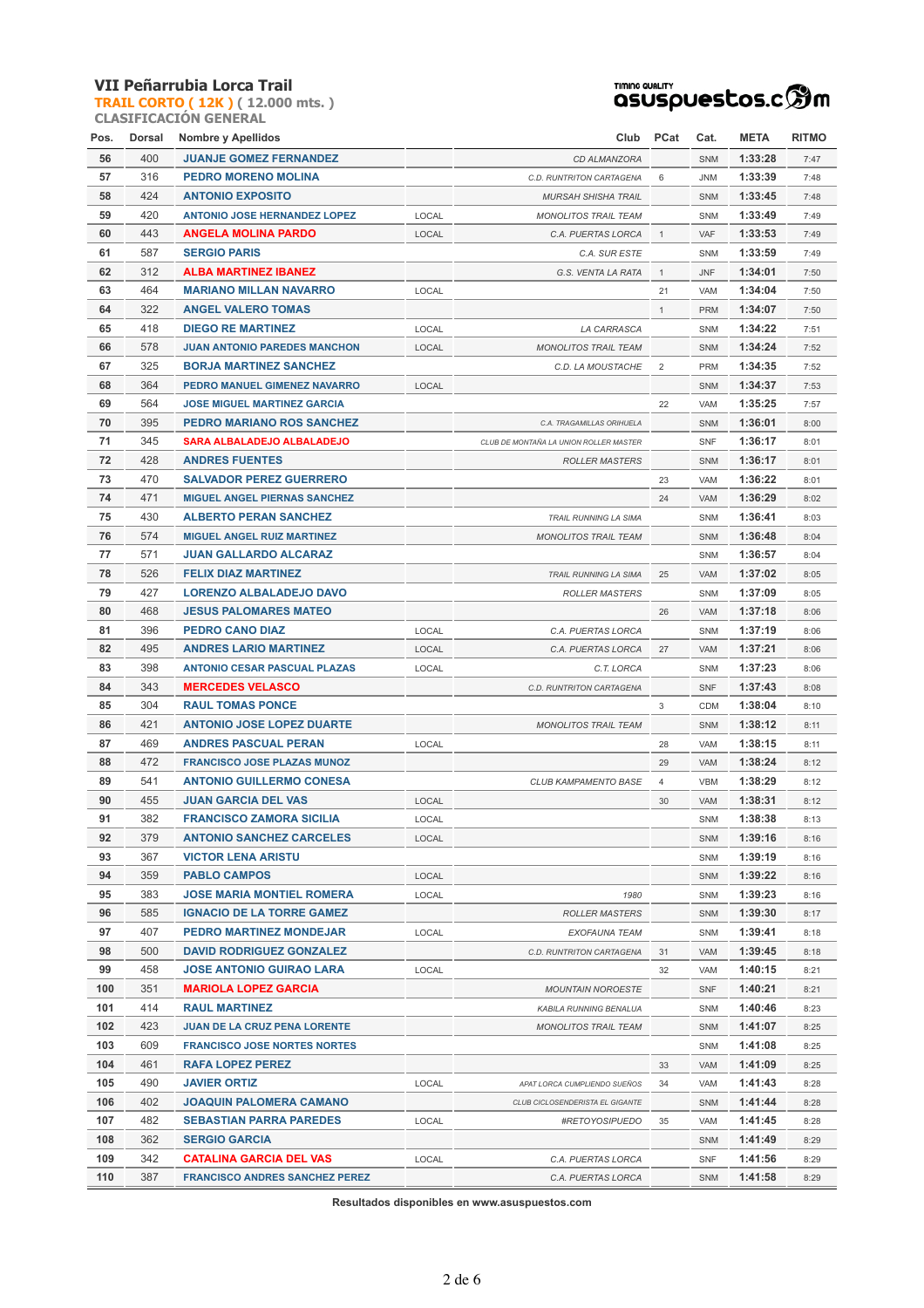**TRAIL CORTO ( 12K ) ( 12.000 mts. ) CLASIFICACIÓN GENERAL**



| Pos.       | Dorsal     | <b>Nombre y Apellidos</b>               |       | Club                              | PCat           | Cat.       | <b>META</b> | RITMO |
|------------|------------|-----------------------------------------|-------|-----------------------------------|----------------|------------|-------------|-------|
| 111        | 408        | <b>JOSE ANTONIO MORALES MUNOZ</b>       | LOCAL | EXOFAUNA TEAM                     |                | <b>SNM</b> | 1:42:33     | 8:32  |
| 112        | 556        | SALVADOR TERRY DIAZ                     | LOCAL | C.D. RUNTRITON CARTAGENA          | 5              | <b>VBM</b> | 1:42:35     | 8:32  |
| 113        | 363        | <b>SALVADOR GARCIA LIRON</b>            | LOCAL |                                   |                | <b>SNM</b> | 1:42:44     | 8:33  |
| 114        | 572        | <b>FRANCISCO JIMENEZ SEGURA</b>         |       |                                   |                | SNM        | 1:42:46     | 8:33  |
| 115        | 320        | <b>SERGIO GONZALEZ PORLAN</b>           | LOCAL |                                   | 3              | <b>PRM</b> | 1:42:54     | 8:34  |
| 116        | 511        | <b>JOSE MANUEL GOMEZ SANCHEZ</b>        |       | <b>MONOLITOS TRAIL TEAM</b>       | 36             | <b>VAM</b> | 1:42:59     | 8:34  |
| 117        | 561        | <b>MARIO TRENZA MINARRO</b>             |       |                                   | $\overline{7}$ | <b>JNM</b> | 1:43:15     | 8:36  |
| 118        | 576        | <b>JOSE JOAQUIN MARTINEZ ARBOLEDA</b>   |       |                                   | 37             | <b>VAM</b> | 1:43:18     | 8:36  |
| 119        | 302        | <b>ANA BOJ COS</b>                      |       | <b>SAN JAVIER TEAM</b>            | $\mathbf{1}$   | CDF        | 1:43:31     | 8:37  |
| 120        | 562        | <b>MANUEL ALCARAZ GARCIA</b>            | LOCAL |                                   | 38             | <b>VAM</b> | 1:44:52     | 8:44  |
| 121        | 492        | <b>JORGE VALERO REVERTE</b>             |       | APAT LORCA CUMPLIENDO SUEÑOS      | 39             | VAM        | 1:45:49     | 8:49  |
| 122        | 310        |                                         |       |                                   |                |            |             |       |
|            |            | <b>JOSE MIGUEL MULA HERNANDEZ</b>       | LOCAL | PEÑA SENDERISTA EL ABUELO LA HOYA | $\overline{4}$ | <b>CDM</b> | 1:46:23     | 8:51  |
| 123        | 479        | <b>JUAN MANUEL URENA ROSA</b>           | LOCAL |                                   | 40             | VAM        | 1:46:36     | 8:53  |
| 124        | 480        | <b>FRANCISCO ABELLANEDA MURCIA</b>      |       | #RETOYOSIPUEDO                    | 41             | VAM        | 1:46:59     | 8:54  |
| 125        | 349        | <b>LAURA LOPEZ GARCIA</b>               | LOCAL | <b>LORCA ORIENTACION</b>          |                | <b>SNF</b> | 1:47:01     | 8:55  |
| 126        | 358        | <b>DAVID ABELLAN ROBLES</b>             | LOCAL |                                   |                | SNM        | 1:47:05     | 8:55  |
| 127        | 543        | <b>JOSE ANTONIO POZO HERNANDEZ</b>      |       | CUATRO SANTOS CARTAGENA           | 6              | <b>VBM</b> | 1:47:09     | 8:55  |
| 128        | 411        | <b>BERNARDINO BASTIDA NAVARRO</b>       |       | <b>GENERAL OPTICA</b>             |                | SNM        | 1:47:23     | 8:56  |
| 129        | 374        | <b>SERGIO MONTES VINOLO</b>             | LOCAL |                                   |                | <b>SNM</b> | 1:47:43     | 8:58  |
| 130        | 579        | <b>MARIANO PADILLA AZNAR</b>            | LOCAL |                                   | $\overline{7}$ | <b>VBM</b> | 1:48:00     | 9:00  |
| 131        | 509        | <b>GUSTAVO TORRENTE SANCHEZ</b>         |       | <b>TRAIL RUNNING LA SIMA</b>      | 42             | VAM        | 1:48:17     | 9:01  |
| 132        | 373        | <b>FELIX MINARRO CANO</b>               |       |                                   |                | SNM        | 1:48:27     | 9:02  |
| 133        | 519        | <b>JOAQUIN MANUEL PARRA SOLER</b>       |       | PORTAZGO TRAIL                    | 43             | VAM        | 1:48:59     | 9:04  |
| 134        | 520        | <b>PABLO JIMENO SAN JOSE</b>            | LOCAL | PURA VIDA LITROCATA               | 44             | VAM        | 1:49:20     | 9:06  |
| 135        | 308        | <b>JAVIER GUIRADO DE GEA</b>            |       | C.D. QUIPAR                       | 5              | <b>CDM</b> | 1:49:23     | 9:06  |
| 136        | 338        | <b>MARIA DEL MILAGRO PENALVA LUCAS</b>  |       |                                   |                | <b>SNF</b> | 1:49:30     | 9:07  |
| 137        | 397        | <b>JAIME PARRA OLLER</b>                |       | C.D. ALMANZORA HUERCAL-OVERA      |                | <b>SNM</b> | 1:49:31     | 9:07  |
| 138        | 522        | <b>SERGIO HERNANDEZ MERIDA</b>          | LOCAL | <b>RELOJERIA GARSAN</b>           | 45             | VAM        | 1:49:45     | 9:08  |
| 139        | 563        | <b>JOSE RAMON MARTINEZ PARDO</b>        | LOCAL |                                   | 46             | VAM        | 1:50:00     | 9:10  |
| 140        | 483        | <b>LUIS MIGUEL SANCHEZ RUIZ</b>         | LOCAL | #RETOYOSIPUEDO                    | 47             | <b>VAM</b> | 1:50:01     | 9:10  |
| 141        | 503        | <b>MIGUEL ANGEL CARRASCO PIERNAS</b>    | LOCAL | CLUB KAMPAMENTO BASE              | 48             | <b>VAM</b> | 1:50:03     | 9:10  |
| 142        | 386        | <b>SALVADOR POVEDA PAREDES</b>          | LOCAL | APAT LORCA CUMPLIENDO SUEÑOS      |                | SNM        | 1:50:06     | 9:10  |
| 143        | 445        | <b>MANUELA CRISTINA PLAZAS CAPARROS</b> | LOCAL | LA CARRASCA                       | $\overline{2}$ | VAF        | 1:50:09     | 9:10  |
| 144        | 552        | <b>MIGUEL RODRIGUEZ MURCIA</b>          |       | SPOR-TI                           | 8              | <b>VBM</b> | 1:50:13     | 9:11  |
| 145        | 368        | <b>RUBEN LOPEZ ORTEGA</b>               |       |                                   |                | <b>SNM</b> | 1:50:19     | 9:11  |
| 146        | 476        | <b>ALFONSO SANCHEZ RODRIGUEZ</b>        | LOCAL |                                   | 49             | VAM        | 1:50:28     | 9:12  |
| 147        | 605        | <b>RAFAEL GOMEZ CARRASCO</b>            |       | <b>RAJAOS RUNNERS</b>             | 50             | VAM        | 1:50:36     | 9:13  |
| 148        | 441        | <b>MARIA CARIDAD PALLARES RUIZ</b>      |       | C.A. PUERTAS LORCA                | 3              | VAF        | 1:51:44     | 9:18  |
| 149        | 331        | <b>AZAHARA MARQUES CASADO</b>           | LOCAL |                                   |                | <b>SNF</b> | 1:54:04     | 9:30  |
| 150        | 580        | PEDRO ANTONIO FERNANDEZ NAVARRO         |       | CLUB KAMPAMENTO BASE              | 51             | VAM        | 1:54:06     | 9:30  |
| 151        | 504        | <b>JOSE RICARDO RODRIGUEZ PULIDO</b>    |       | <b>CLUB KAMPAMENTO BASE</b>       | 52             | VAM        | 1:54:21     | 9:31  |
| 152        | 466        | <b>JESUS MORENO PORLAN</b>              |       |                                   | 53             | VAM        | 1:54:39     | 9:33  |
| 153        | 356        | <b>MARIA JOSE SERNA MUNOZ</b>           |       | RELOJERIA GARSAN                  |                | <b>SNF</b> | 1:55:01     | 9:35  |
| 154        | 306        | <b>GINES LOPEZ MOYA</b>                 | LOCAL | APAT LORCA CUMPLIENDO SUEÑOS      | 6              | <b>CDM</b> | 1:55:04     | 9:35  |
|            |            |                                         |       |                                   |                |            |             |       |
| 155<br>156 | 489<br>406 | <b>NARCISO MOYA ARCAS</b>               | LOCAL | APAT LORCA CUMPLIENDO SUEÑOS      | 54             | VAM        | 1:55:05     | 9:35  |
|            |            | <b>DIEGO GUILLEN TERRONES</b>           | LOCAL | EXOFAUNA TEAM                     |                | <b>SNM</b> | 1:55:18     | 9:36  |
| 157        | 409        | <b>JESUS PONCE SIMON</b>                | LOCAL | EXOFAUNA TEAM                     |                | <b>SNM</b> | 1:55:19     | 9:36  |
| 158        | 426        | <b>DANIEL ROMERO ESTEBAN</b>            | LOCAL | <b>RELOJERIA GARSAN</b>           |                | <b>SNM</b> | 1:55:21     | 9:36  |
| 159        | 517        | <b>FRANCISCO MULA HERNANDEZ</b>         | LOCAL | PEÑA SENDERISTA EL ABUELO LA HOYA | 55             | VAM        | 1:55:22     | 9:36  |
| 160        | 551        | <b>MARIANO ORTIZ AROCA</b>              |       | PORTAZGO TRAIL                    | 9              | <b>VBM</b> | 1:55:35     | 9:37  |
| 161        | 547        | <b>MATEO PINERO GONZALEZ</b>            | LOCAL | LA CARRASCA                       | 10             | VBM        | 1:55:46     | 9:38  |
| 162        | 610        | <b>GABRIEL VALERO MARTINEZ</b>          | LOCAL |                                   | 56             | VAM        | 1:55:48     | 9:39  |
| 163        | 330        | <b>SALVADORA MANZANARES SANCHEZ</b>     |       |                                   |                | <b>SNF</b> | 1:55:50     | 9:39  |
| 164        | 569        | <b>RAFAEL SANCHEZ GARCIA</b>            |       |                                   | 57             | VAM        | 1:55:53     | 9:39  |
| 165        | 549        | <b>JUAN ANTONIO ROS LADEVESA</b>        | LOCAL | PEÑA SENDERISTA EL ABUELO LA HOYA | 11             | <b>VBM</b> | 1:56:20     | 9:41  |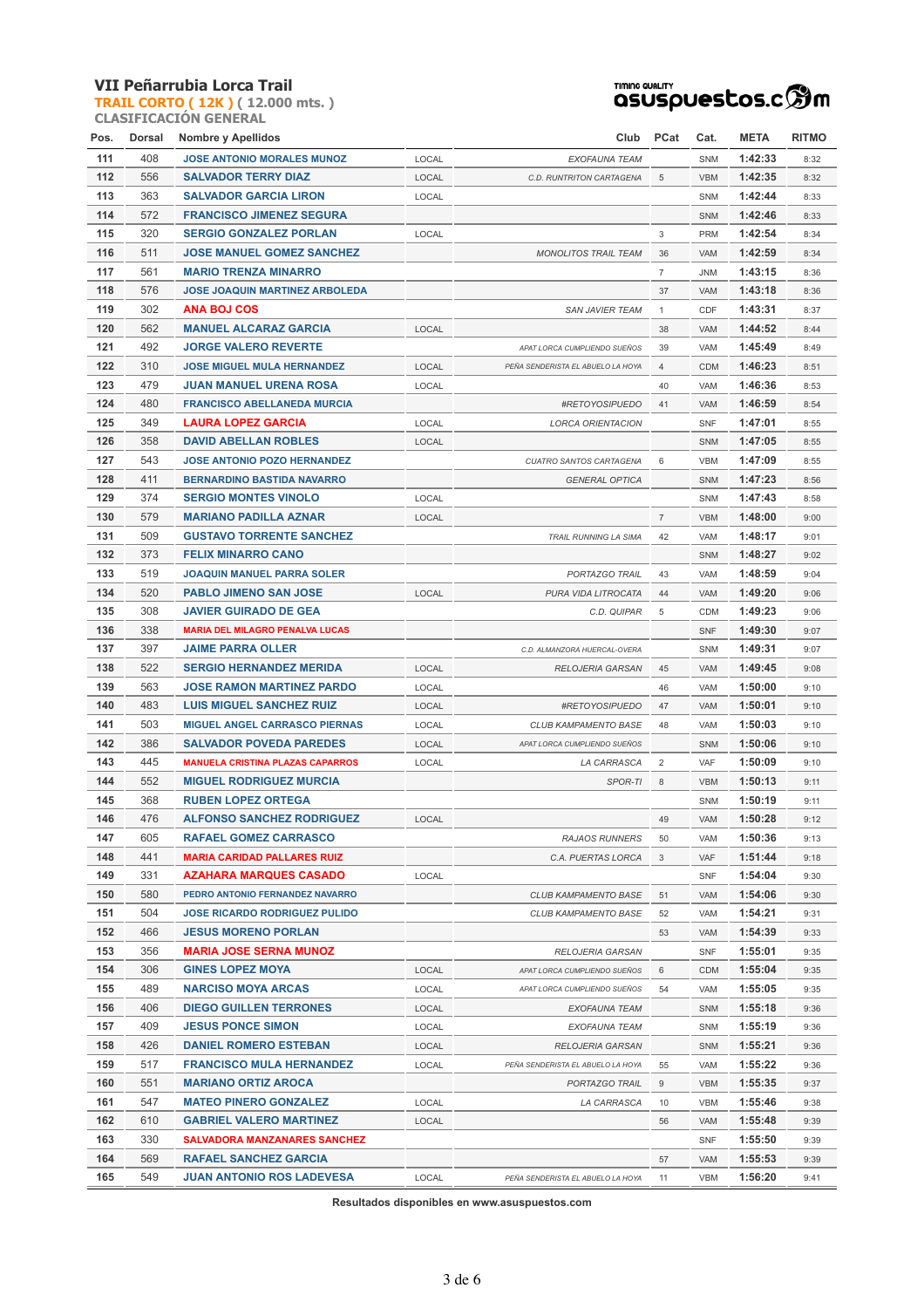**TRAIL CORTO ( 12K ) ( 12.000 mts. ) CLASIFICACIÓN GENERAL**



| Pos. | Dorsal | <b>Nombre y Apellidos</b>                                    |       | Club                              | <b>PCat</b>    | Cat.              | <b>META</b> | RITMO          |
|------|--------|--------------------------------------------------------------|-------|-----------------------------------|----------------|-------------------|-------------|----------------|
| 166  | 465    | <b>ALFONSO MONTIEL ROMERA</b>                                | LOCAL |                                   | 58             | VAM               | 1:57:13     | 9:46           |
| 167  | 477    | <b>FRANCISCO JAVIER SEGURA GARCIA</b>                        | LOCAL |                                   | 59             | VAM               | 1:58:32     | 9:52           |
| 168  | 536    | <b>ALFONSO SEGURA MORENO</b>                                 | LOCAL | #RETOYOSIPUEDO                    | 12             | <b>VBM</b>        | 1:58:47     | 9:53           |
| 169  | 323    | <b>SERGIO CUESTA MARTINEZ</b>                                |       |                                   | $\overline{4}$ | <b>PRM</b>        | 1:59:43     | 9:58           |
| 170  | 542    | <b>JOSE LOPEZ CANAVATE</b>                                   |       | CLUB MARATHON CARTAGENA           | 13             | <b>VBM</b>        | 1:59:50     | 9:59           |
| 171  | 608    | <b>MIGUEL ANGEL GIMENO MARTINEZ</b>                          |       |                                   | 60             | VAM               | 1:59:52     | 9:59           |
| 172  | 376    | <b>JOSE ANGEL PONCE DIAZ</b>                                 |       |                                   |                | SNM               | 2:00:12     | 10:01          |
| 173  | 337    | <b>MARIA HERRERA AVILES</b>                                  |       |                                   |                | <b>SNF</b>        | 2:00:15     | 10:01          |
| 174  | 544    | <b>AGUSTIN ROSA GARCIA</b>                                   |       | ESPUÑA TRAIL                      | 14             | <b>VBM</b>        | 2:00:44     | 10:03          |
| 175  | 377    | <b>ANTONIO RAJA TERRONES</b>                                 |       |                                   |                | <b>SNM</b>        | 2:00:51     | 10:04          |
| 176  | 565    | PEDRO ANDRES HEREDIA LOPEZ                                   |       | <b>LA VENTANICA</b>               | 61             | VAM               | 2:01:21     | 10:06          |
| 177  | 525    | <b>BLAS SEGURA LAZARO</b>                                    | LOCAL | <b>RELOJERIA GARSAN</b>           | 62             | VAM               | 2:01:22     | 10:06          |
| 178  | 568    | <b>BLAS NAVARRO PERAN</b>                                    | LOCAL |                                   | 63             | VAM               | 2:02:19     | 10:11          |
| 179  | 485    | <b>MARCOS DIEGO RODRIGUEZ CABRERA</b>                        |       |                                   | 64             | VAM               | 2:02:56     | 10:14          |
| 180  | 512    | <b>PEDRO GOMEZ</b>                                           | LOCAL | PEÑA SENDERISTA EL ABUELO LA HOYA | 65             | VAM               | 2:03:19     | 10:16          |
| 181  | 516    | <b>ANTONIO MOYA MECA</b>                                     | LOCAL | PEÑA SENDERISTA EL ABUELO LA HOYA | 66             | VAM               | 2:03:20     | 10:16          |
| 182  | 481    | <b>FRANCISCO MANUEL MONTES AGUILAR</b>                       | LOCAL |                                   | 67             | VAM               | 2:03:32     | 10:17          |
| 183  | 532    |                                                              |       | #RETOYOSIPUEDO                    |                |                   | 2:03:53     |                |
| 184  | 456    | <b>FRANCISCO PENAS PADILLA</b><br><b>FULGENCIO GIL JODAR</b> |       |                                   | 15<br>68       | <b>VBM</b><br>VAM | 2:04:04     | 10:19<br>10:20 |
| 185  | 450    | <b>JAVIER BETANZOS GARCIA</b>                                | LOCAL |                                   | 69             | VAM               | 2:04:31     | 10:22          |
| 186  | 607    | <b>ANDRES DIANEZ MARIN</b>                                   |       |                                   |                |                   | 2:05:14     |                |
|      |        |                                                              | LOCAL |                                   |                | SNM               |             | 10:26          |
| 187  | 611    | <b>EVA MARIA MUELAS MATEO</b>                                |       | CLUB UNIVERSITARIO MONTAÑA MURCIA | 4              | VAF               | 2:05:19     | 10:26          |
| 188  | 606    | PEDRO JOSE CABALLERO PERAN                                   |       |                                   |                | SNM               | 2:05:31     | 10:27          |
| 189  | 442    | <b>CONCHI LORENTE JIMENEZ</b>                                |       | C.A.LA MANGA                      | 5              | VAF               | 2:05:34     | 10:27          |
| 190  | 307    | <b>ALEJANDRO SANCHEZ GOMEZ</b>                               |       | APAT LORCA CUMPLIENDO SUEÑOS      | $\overline{7}$ | <b>CDM</b>        | 2:06:15     | 10:31          |
| 191  | 491    | <b>JOSE SANCHEZ CANOVAS</b>                                  |       | APAT LORCA CUMPLIENDO SUEÑOS      | 70             | VAM               | 2:06:16     | 10:31          |
| 192  | 474    | <b>BENJAMIN RUIZ DALUZ</b>                                   | LOCAL |                                   | 71             | VAM               | 2:06:20     | 10:31          |
| 193  | 473    | <b>DIEGO JESUS ROJAS MORATA</b>                              |       |                                   | 72             | VAM               | 2:06:32     | 10:32          |
| 194  | 518    | <b>FRANCISCO ANGEL VIVANCOS MELLADO</b>                      |       | PEÑA SENDERISTA EL ABUELO LA HOYA | 73             | VAM               | 2:06:45     | 10:33          |
| 195  | 460    | <b>JUAN PEDRO JODAR TORRECILLAS</b>                          | LOCAL |                                   | 74             | VAM               | 2:06:54     | 10:34          |
| 196  | 486    | <b>JOSE MARIA ROBLES SANCHEZ</b>                             |       | C.A. AGUILAS TRAIL                | 75             | <b>VAM</b>        | 2:07:26     | 10:37          |
| 197  | 502    | <b>DANIEL RISUENO ESTEVEZ</b>                                |       | CD GUZMAINA                       | 76             | VAM               | 2:07:33     | 10:37          |
| 198  | 444    | <b>ANA MARIA SORIA MARTINEZ</b>                              |       | C.D.QUIPAR                        | 6              | <b>VAF</b>        | 2:07:46     | 10:38          |
| 199  | 475    | <b>DAVID SANCHEZ FERNANDEZ</b>                               |       |                                   | 77             | VAM               | 2:07:48     | 10:39          |
| 200  | 335    | <b>ANA MARIA MORENO CHICO</b>                                | LOCAL |                                   |                | <b>SNF</b>        | 2:08:01     | 10:40          |
| 201  | 313    | <b>TERESA GARCIA DE ALCARAZ RUIZ</b>                         | LOCAL | LA CARRASCA                       | 2              | <b>JNF</b>        | 2:08:17     | 10:41          |
| 202  | 451    | <b>MIGUEL ANGEL BLAZQUEZ PORLAN</b>                          |       |                                   | 78             | VAM               | 2:08:23     | 10:41          |
| 203  | 488    | <b>JOSE MARTINEZ FERNANDEZ</b>                               | LOCAL | APAT LORCA CUMPLIENDO SUEÑOS      | 79             | <b>VAM</b>        | 2:08:28     | 10:42          |
| 204  | 438    | <b>SOLEDAD MILLAN TRENZA</b>                                 | LOCAL | #RETOYOSIPUEDO                    | $\overline{7}$ | VAF               | 2:09:04     | 10:45          |
| 205  | 437    | <b>CATI GARCIA PEREZ</b>                                     |       | #RETOYOSIPUEDO                    | 8              | VAF               | 2:09:06     | 10:45          |
| 206  | 353    | <b>MARIA PLAZA SANCHEZ</b>                                   |       | PAQUETAZOS DRILL TEAM             |                | <b>SNF</b>        | 2:09:33     | 10:47          |
| 207  | 425    | <b>ALEJANDRO GIMENEZ ALBALADEJO</b>                          |       | PAQUETAZOS DRILL TEAM             |                | SNM               | 2:09:36     | 10:48          |
| 208  | 339    | <b>MARIA DEL PILAR GALLEGO REVERTE</b>                       | LOCAL | APAT LORCA CUMPLIENDO SUEÑOS      |                | <b>SNF</b>        | 2:09:39     | 10:48          |
| 209  | 385    | <b>SERGIO LOPEZ HERNANDEZ</b>                                |       | APAT LORCA CUMPLIENDO SUEÑOS      |                | SNM               | 2:09:40     | 10:48          |
| 210  | 344    | <b>MENTXU PEREZ DE LOS RIOS</b>                              |       | C.U. MONTAÑA MURCIA               |                | <b>SNF</b>        | 2:10:44     | 10:53          |
| 211  | 301    | <b>CARMEN GARCIA DE ALCARAZ RUIZ</b>                         | LOCAL |                                   | $\overline{2}$ | CDF               | 2:14:44     | 11:13          |
| 212  | 327    | <b>LOLA GOMEZ BARNES</b>                                     | LOCAL |                                   |                | <b>SNF</b>        | 2:14:46     | 11:13          |
| 213  | 435    | <b>MARIA DEL CARMEN RUIZ MARTINEZ</b>                        | LOCAL |                                   | 9              | VAF               | 2:14:47     | 11:13          |
| 214  | 598    | <b>FRANCISCO JOSE CAMPOS SEGURA</b>                          |       |                                   |                | <b>SNM</b>        | 2:15:13     | 11:16          |
| 215  | 566    | <b>RAMON PEREZ</b>                                           |       |                                   | 16             | VBM               | 2:15:18     | 11:16          |
| 216  | 434    | <b>CARMEN BERTA ROMERO ESTEBAN</b>                           | LOCAL |                                   | 10             | VAF               | 2:15:20     | 11:16          |
| 217  | 457    | <b>JOSE MIGUEL GIMENO MARTINEZ</b>                           | LOCAL |                                   | 80             | VAM               | 2:15:21     | 11:16          |
| 218  | 577    | <b>MIGUEL LOPEZ RODRIGUEZ</b>                                | LOCAL |                                   | 81             | VAM               | 2:15:22     | 11:16          |
| 219  | 534    | <b>MODESTO SADIA FERNANDEZ</b>                               |       |                                   | 17             | <b>VBM</b>        | 2:15:42     | 11:18          |
| 220  | 381    | <b>BENITO JOSE TOMAS GARRE</b>                               | LOCAL |                                   |                | SNM               | 2:15:44     | 11:18          |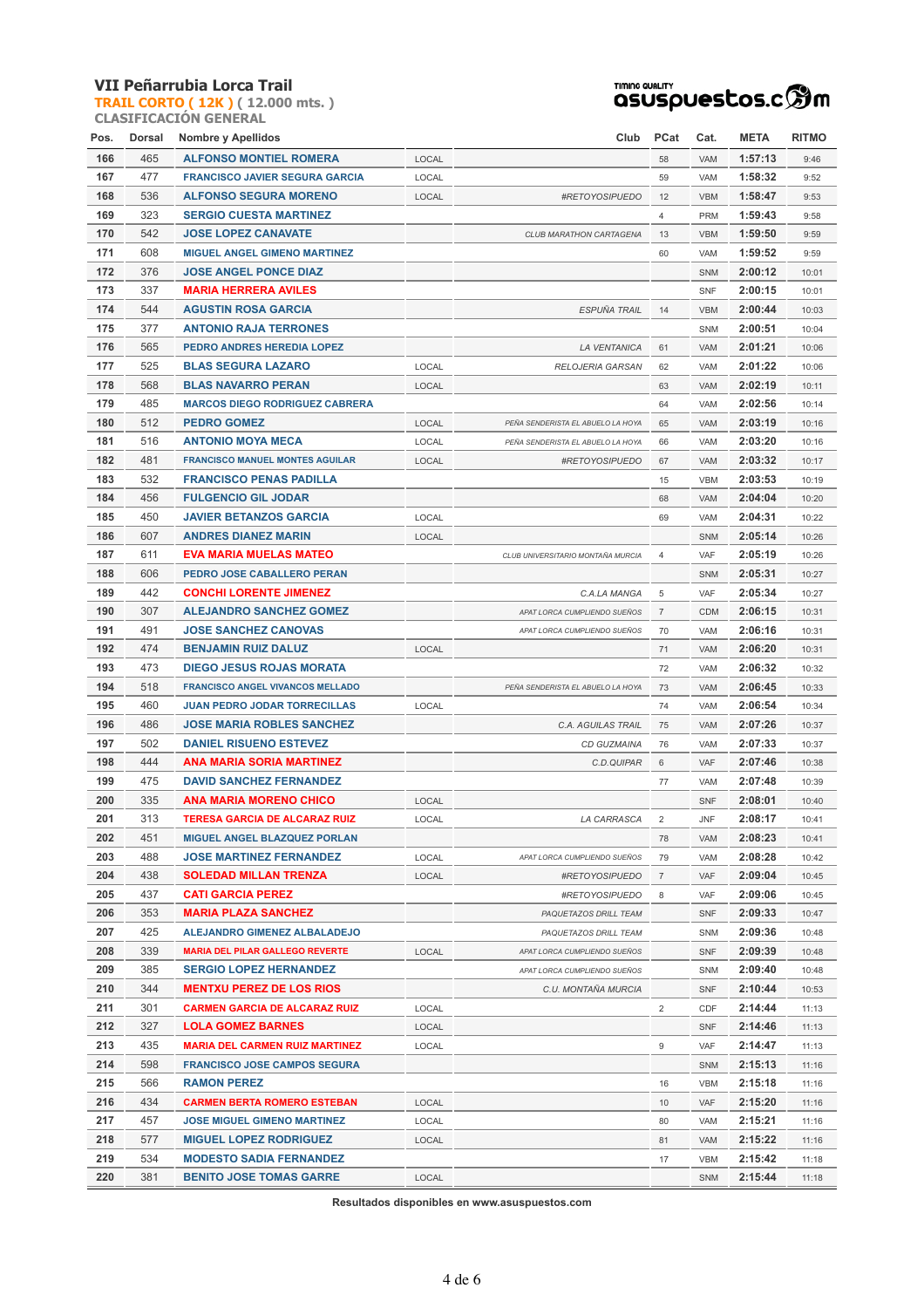**TRAIL CORTO ( 12K ) ( 12.000 mts. ) CLASIFICACIÓN GENERAL**



| Pos. | Dorsal       | Nombre y Apellidos                         |       | Club                              | <b>PCat</b>    | Cat.       | <b>META</b> | RITMO |
|------|--------------|--------------------------------------------|-------|-----------------------------------|----------------|------------|-------------|-------|
| 221  | 365          | <b>RUBEN IBARRA ABELLANEDA</b>             | LOCAL |                                   |                | SNM        | 2:15:46     | 11:18 |
| 222  | 341          | <b>MARIA DE LAS HUERTAS MULERO NAVARRO</b> | LOCAL | APAT LORCA CUMPLIENDO SUEÑOS      |                | <b>SNF</b> | 2:15:49     | 11:19 |
| 223  | 357          | <b>MARIA JOSE VALERO MOLINA</b>            |       | <b>RELOJERIA GARSAN</b>           |                | <b>SNF</b> | 2:19:12     | 11:36 |
| 224  | 524          | <b>PABLO JOSE ROMERO ESTEBAN</b>           |       | <b>RELOJERIA GARSAN</b>           | 82             | <b>VAM</b> | 2:19:14     | 11:36 |
| 225  | 583          | <b>MARIA JOSE RUIZ SANCHEZ</b>             | LOCAL | <b>VULPINIS TRAIL</b>             |                | <b>SNF</b> | 2:20:38     | 11:43 |
| 226  | 582          | <b>JUAN FRANCISCO GARCIA MULA</b>          | LOCAL | <b>VULPINIS TRAIL</b>             |                | SNM        | 2:20:41     | 11:43 |
| 227  | 584          | PEDRO JOSE CARRASCO MARTINEZ               | LOCAL | <b>VULPINIS TRAIL</b>             |                | SNM        | 2:20:43     | 11:43 |
| 228  | 581          | <b>JUAN MIGUEL SERRANO MUNOZ</b>           | LOCAL | <b>VULPINIS TRAIL</b>             |                | <b>SNM</b> | 2:20:44     | 11:43 |
| 229  | 537          | <b>JAIME MOYA ARCAS</b>                    | LOCAL | APAT LORCA CUMPLIENDO SUEÑOS      | 18             | <b>VBM</b> | 2:20:59     | 11:44 |
| 230  | 311          | <b>MARINA RUIZ GINER</b>                   | LOCAL | APAT LORCA CUMPLIENDO SUEÑOS      | 3              | JNF        | 2:24:04     | 12:00 |
| 231  | 324          | <b>JOSE MIGUEL MULERO NAVARRO</b>          | LOCAL | APAT LORCA CUMPLIENDO SUEÑOS      | 5              | <b>PRM</b> | 2:24:05     | 12:00 |
| 232  | 558          | <b>DOMINGO OLIVER ARROYO</b>               |       |                                   |                | <b>SNM</b> | 2:24:11     | 12:00 |
| 233  | 533          | <b>CARLOS RIBE PUJOL</b>                   |       |                                   | 19             | <b>VBM</b> | 2:24:46     | 12:03 |
| 234  | 527          | <b>AMOR MURCIA MARTINEZ</b>                | LOCAL |                                   | $\mathbf{1}$   | <b>VBF</b> | 2:26:41     | 12:13 |
| 235  | 531          | <b>JUAN FERRA CASADO</b>                   | LOCAL |                                   | 20             | <b>VBM</b> | 2:26:43     | 12:13 |
| 236  | 613          | <b>CHRISTIAN SORTLAND</b>                  |       |                                   | 83             | <b>VAM</b> | 2:27:32     | 12:17 |
| 237  | 432          | <b>LOURDES EXPOSITO CAMARA</b>             | LOCAL |                                   | 11             | VAF        | 2:29:31     | 12:27 |
| 238  | 336          | <b>ANA ALCARAZ QUINONERO</b>               |       |                                   |                | <b>SNF</b> | 2:31:27     | 12:37 |
| 239  | 431          | <b>MARIA DEL ROSARIO COTES MARIN</b>       |       |                                   | 12             | VAF        | 2:31:28     | 12:37 |
| 240  | 319          | <b>ELISABETH MARTINEZ MORENO</b>           | LOCAL | APAT LORCA CUMPLIENDO SUEÑOS      | $\mathbf{1}$   | <b>PRF</b> | 2:33:34     | 12:47 |
| 241  | 340          | <b>LUCIA GONZALEZ BAENAS</b>               | LOCAL | APAT LORCA CUMPLIENDO SUEÑOS      |                | <b>SNF</b> | 2:33:35     | 12:47 |
| 242  | 550          | <b>SALVADOR MARTINEZ ROSEL</b>             | LOCAL | PEÑA SENDERISTA EL ABUELO LA HOYA | 21             | <b>VBM</b> | 2:33:37     | 12:48 |
| 243  | 440          | <b>JUANA MARIA MOYA ARCAS</b>              |       |                                   | 13             | <b>VAF</b> | 2:34:02     |       |
| 244  | 419          | <b>ADRIAN HERNANDEZ NAVARRO</b>            | LOCAL | APAT LORCA CUMPLIENDO SUEÑOS      |                |            | 2:34:24     | 12:50 |
|      |              |                                            | LOCAL | <b>LOS ESTARTALAOS</b>            |                | SNM        |             | 12:52 |
| 245  | 350          | <b>CRISTINA SANCHEZ HERNANDEZ</b>          | LOCAL | <b>LOS ESTARTALAOS</b>            |                | <b>SNF</b> | 2:34:26     | 12:52 |
| 246  | 599          | <b>ANA MOYA TURPIN</b>                     |       |                                   | $\overline{2}$ | <b>PRF</b> | 2:34:47     | 12:53 |
| 247  | 601          | <b>PEDRO MOYA LOPEZ</b>                    |       |                                   | 22             | <b>VBM</b> | 2:34:49     | 12:54 |
| 248  | 600          | <b>GABRIEL QUINONERO SORIANO</b>           |       |                                   | 6              | <b>PRM</b> | 2:34:50     | 12:54 |
| 249  | 555          | <b>JOSE GARCIA MULA</b>                    |       |                                   | 84             | <b>VAM</b> | 2:35:54     | 12:59 |
| 250  | 513          | <b>LUCAS MOYA PASTOR</b>                   |       | PEÑA SENDERISTA EL ABUELO LA HOYA | 85             | <b>VAM</b> | 2:35:56     | 12:59 |
| 251  | 554          | <b>ANGEL RODRIGUEZ MARTINEZ</b>            |       | LA CARRASCA                       | $\overline{7}$ | PRM        | 2:40:53     | 13:24 |
| 252  | 326          | <b>PEDRO JOSE SANCHEZ MULA</b>             | LOCAL | PEÑA SENDERISTA EL ABUELO LA HOYA | 8              | <b>PRM</b> | 2:45:48     | 13:49 |
| 253  | 333          | <b>CARMEN MARTIN MARTINEZ</b>              |       |                                   |                | <b>SNF</b> | 2:49:22     | 14:06 |
| 254  | 332          | <b>MARIA MARTIN MARTINEZ</b>               |       |                                   |                | <b>SNF</b> | 2:49:24     | 14:07 |
| 255  | 355          | <b>XENIA MULERO BERMEJO</b>                | LOCAL | RELOJERIA GARSAN                  |                | <b>SNF</b> | 2:51:21     | 14:16 |
| 256  | 354          | <b>TERESA GARCIA ZAMBRANA</b>              | LOCAL | RELOJERIA GARSAN                  |                | <b>SNF</b> | 2:51:23     | 14:16 |
| 257  | 449          | <b>ISABEL MARIA DIAZ DIAZ</b>              | LOCAL | RELOJERIA GARSAN                  | 14             | VAF        | 2:51:24     | 14:17 |
| 258  | 560          | <b>TANIA BELEN VIELSAS MARTINEZ</b>        |       |                                   |                | <b>SNF</b> | 2:52:57     | 14:24 |
| 259  | 334          | <b>MARIA DEL CARMEN MORENO CASTILLO</b>    |       |                                   |                | SNF        | 2:54:42     | 14:33 |
| 260  | 347          | <b>MARIA JESUS GARCIA ANDREO</b>           | LOCAL | LA CARRASCA                       |                | <b>SNF</b> | 2:54:44     | 14:33 |
| 261  | 514          | <b>DIEGO MULA GALLARDO</b>                 | LOCAL | PEÑA SENDERISTA EL ABUELO LA HOYA | 86             | VAM        | 2:55:33     | 14:37 |
| 262  | 530          | <b>MARIA MULA MILLAN</b>                   | LOCAL | PEÑA SENDERISTA EL ABUELO LA HOYA | $\overline{2}$ | <b>VBF</b> | 3:01:39     | 15:08 |
| 263  | 528          | <b>VALENTINA MACIAN SANCHEZ</b>            |       | C.U. MONTAÑA MURCIA               | 3              | <b>VBF</b> | 3:06:44     | 15:33 |
| 264  | 540          | <b>RAMON GARCIA MARTINEZ</b>               |       | C.U. MONTAÑA MURCIA               | 23             | VBM        | 3:06:45     | 15:33 |
| 265  | 459          | <b>FRANCISCO JAVIER HERNANDEZ PEREZ</b>    |       |                                   | 87             | VAM        | 3:06:46     | 15:33 |
| 266  | $\mathbf{1}$ | <b>BENITO RODRIGUEZ MARTINEZ</b>           | LOCAL | LA CARRASCA                       |                | <b>SNM</b> | 3:08:34     | 15:42 |
| 267  | 603          | <b>ANTONIO ROS MARTINEZ</b>                |       | <b>AFOPRODEI</b>                  |                | SNM        | 3:08:42     | 15:43 |
| 268  | 604          | <b>MIGUEL ANGEL CLEMENTE SOLANO</b>        |       | <b>AFOPRODEI</b>                  | 88             | VAM        | 3:08:43     | 15:43 |
| 269  | 453          | <b>JOSE CARLOS CASTRO GONZALEZ</b>         |       |                                   | 89             | VAM        | 3:08:46     | 15:43 |
| 270  | 589          | <b>JOSE ANTONIO LOPERA VILCHEZ</b>         |       | <b>AFOPRODEI</b>                  | 24             | VBM        | 3:08:48     | 15:44 |
| 271  | 602          | <b>SUSANA DIAZ LORENTE</b>                 |       | APAT LORCA CUMPLIENDO SUEÑOS      | 15             | VAF        | 3:08:53     | 15:44 |
| 272  | 593          | <b>CARMEN BELMAR SOBRINO</b>               |       | <b>AFOPRODEI</b>                  | 16             | <b>VAF</b> | 3:08:54     | 15:44 |
| 273  | 596          | <b>JOSE MANUEL RAMOS RODRIGUEZ</b>         |       | <b>AFOPRODEI</b>                  | 90             | VAM        | 3:08:57     | 15:44 |
| 274  | 594          | <b>NESTOR TORRES LARA</b>                  |       | <b>AFOPRODEI</b>                  | 91             | VAM        | 3:08:59     | 15:44 |
| 275  | 597          | <b>TERESA PIEDAD RODRIGUEZ QUIJADA</b>     |       | <b>AFOPRODEI</b>                  | $\overline{4}$ | <b>VBF</b> | 3:09:02     | 15:45 |